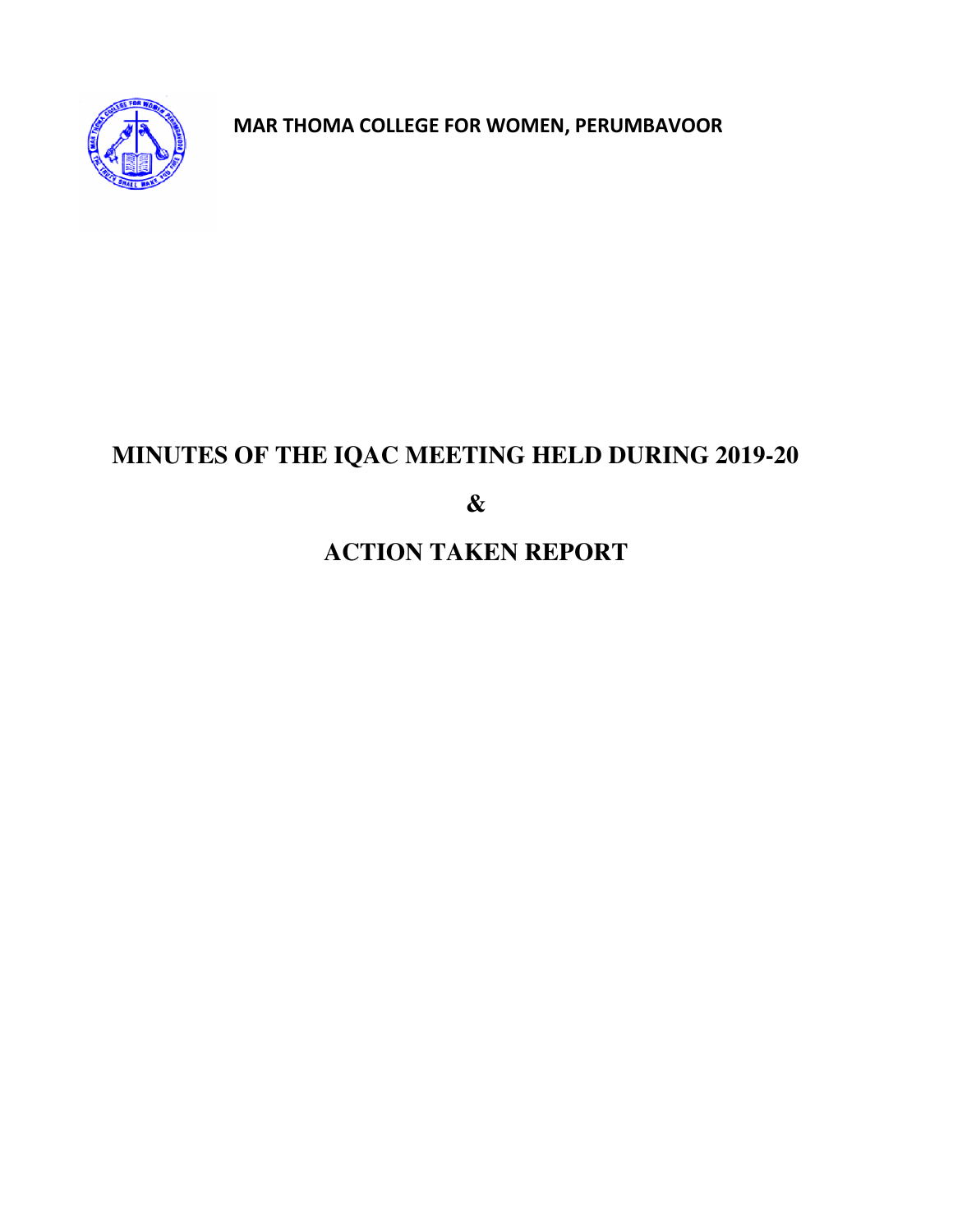## **Meeting Held on 6 June 2019 -1.30 pm**

#### **Agenda:**

- RUSA Phase III
- AQAR data 2018-19
- Young Innovators Programme (YIP)
- Criteria covenor-Governance
- Mentoring
- Reduce, Reuse, Recycle programme

The meeting commenced at 01.30 pm with the Principal's opening remarks concerning the agenda. The following decisions were taken;

Uploading data in MHRD for RUSA phase –III

Mrs.Sherin T Abraham was entrusted with the task.

- $\triangleright$  AQAR data and supporting documents to be submitted by 30 June 2019.
- YIP coordinatorship was assigned to Dr.Rajani Jacob (WWS coordinator) and Mrs. Reemy Sara Mathai (SSP coordinator)
- $\triangleright$  Convenor of criteria –Governance –reg. It was suggested that Mrs. Sujo Mary Varghese be given concernship of Governance during the period of Mrs.Sangeetha Rachel Koruth or for the succeeding year as well
- $\triangleright$  It was decided to systematize the mentoring system by issuing a mentor book to the Mentors.
- Reduce-Reuse-Recycle" Programme to be launched to augment Green Campus Initiative.

The meeting came to a close at 3.00 pm

Dr. Minu Susan Koshi Dr. Anupama P. Dr. Gigi George IQAC Secretary **IQAC Coordinator** Principal in charge

- Hotel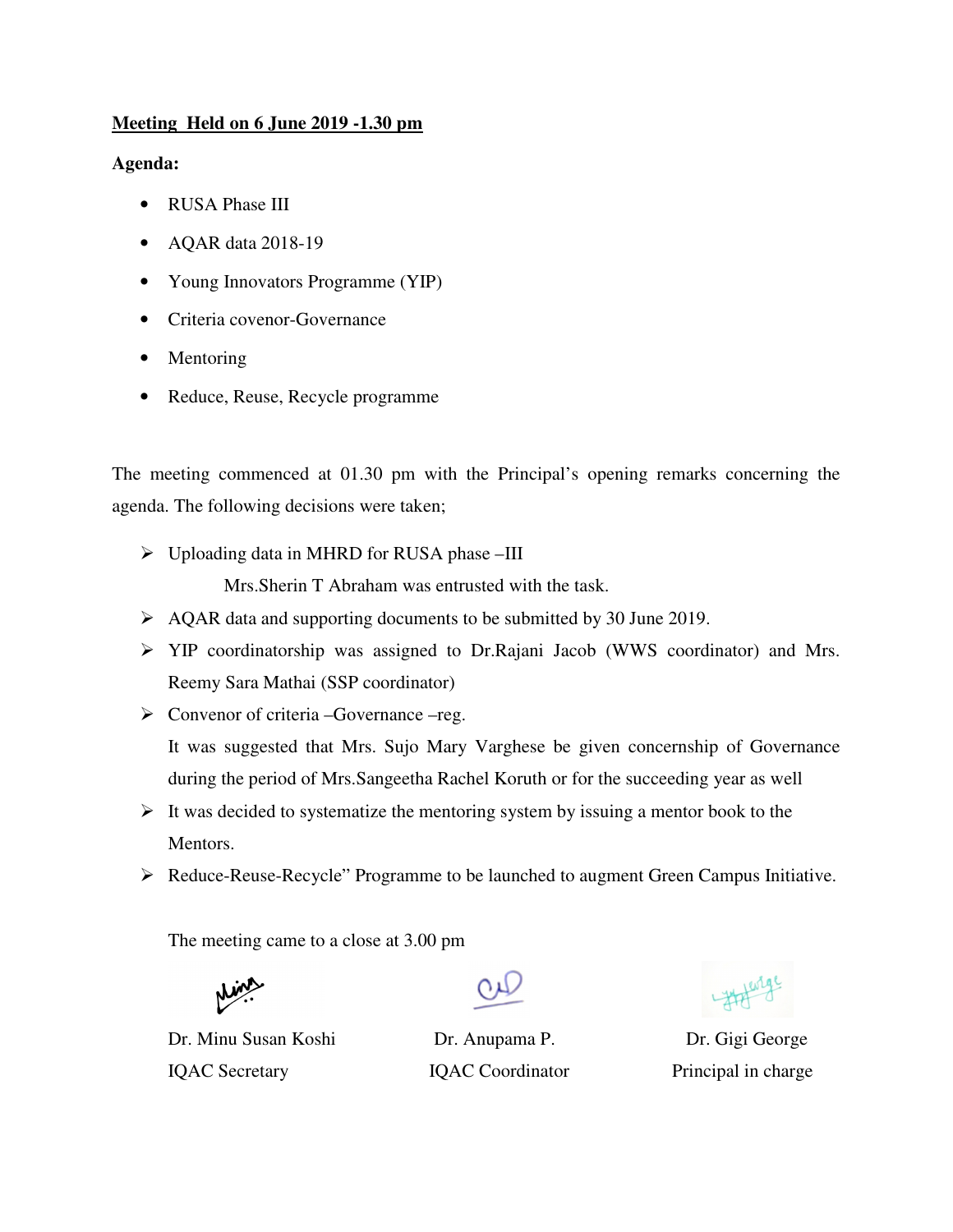## **Meeting Held on 20 August 2019 - 02.30 pm**

**Agenda** 

- YIP
- AQAR 2018-19 submission
- deQ software
- Grievence Redressal Cell
- Entry Level Test
- Teachers Diary
- Academic Audit

The minutes of the previous meeting were read. The YIP was discussed in detail by the coordinator, Dr.Rajani Jacob. Students are expected to submit the proposals by 26/08/2019

- $\triangleright$  It was decided to conduct intra-college competitions to select the proposals
- $\triangleright$  The print outs of the criteria details were given by the IQAC conveners to the criteria coordinators.
- Registration in the NAAC portal will be done in the last week of September.
- $\blacktriangleright$  All documents to be submitted by 19/09/2019
- $\triangleright$  The new list of criteria names including guest lecturers was prepared
- $\triangleright$  The possibility of signing a contract with the DeQ was discussed. A suggestion to develop our own software was given.
- $\triangleright$  It was decided to submit a proposal and the quotation from DeQ to the Governing Council.
- $\triangleright$  A Grievance Redressal Cell to be established with convener to handle issues pertaining to SC/ST students
- $\triangleright$  High representation of SC/ST in ASAP, WWS and SSP to be ensured.
- $\triangleright$  Dr. Melvi Chandy to coordinate the entry level tests.
- Question papers of English and Maths to be printed in the Exam room under the leadership of Dr.Bibin Kuriakose and Mr.Sam.
- $\triangleright$  Last year's result of the test to be collected.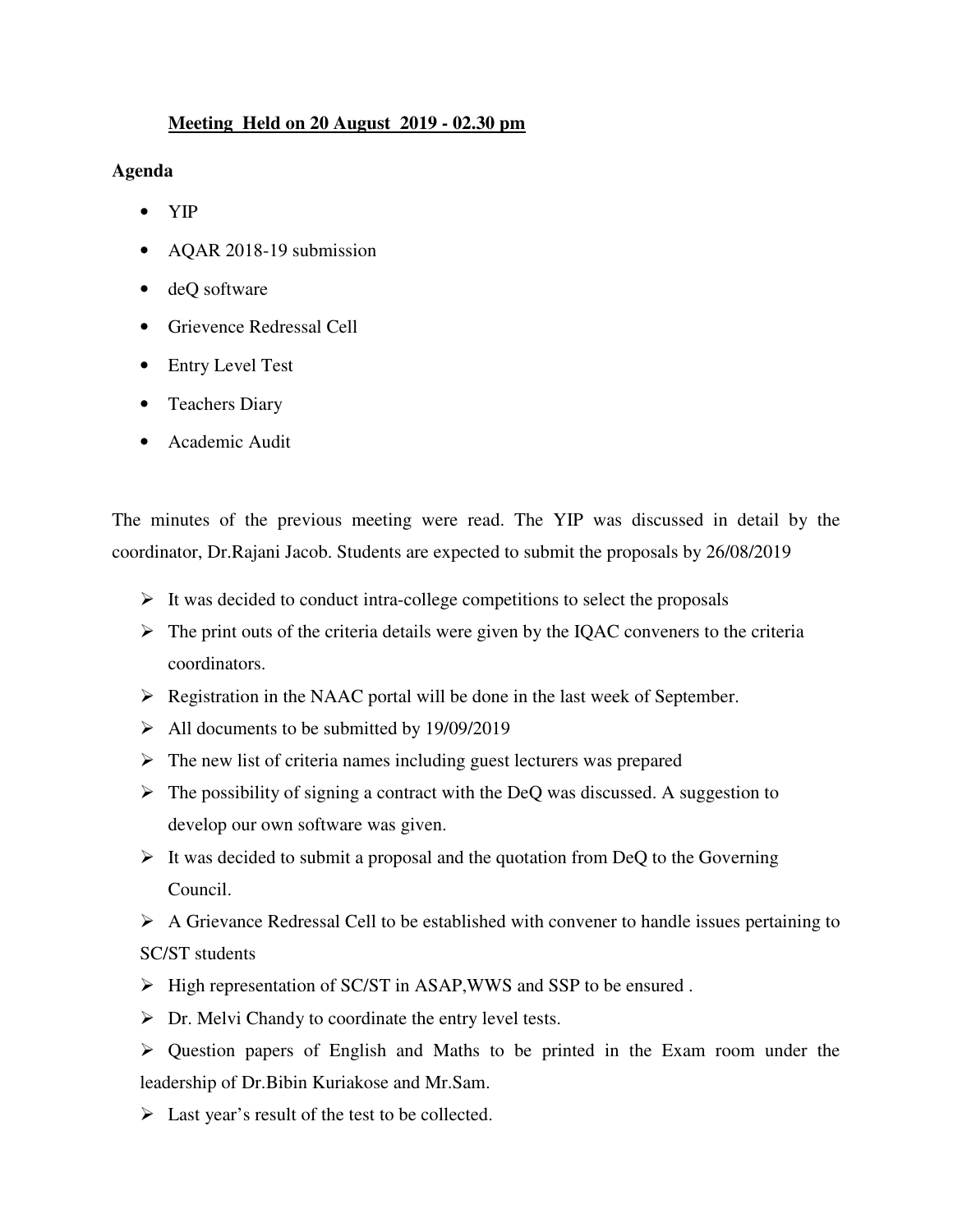- > Teacher's diary to be submitted .
- Apply for a certificate course in Financial Accounting offered by the IHRD.
- $\triangleright$  The report of the Academic Audit (Dec.2017) was discussed.
- $\triangleright$  Action taken report to be submitted.

The meeting came to a close at 4.30 pm

Dr. Minu Susan Koshi Dr. Anupama P. Dr. Gigi George IQAC Secretary **IQAC Coordinator** Principal in charge

1 yester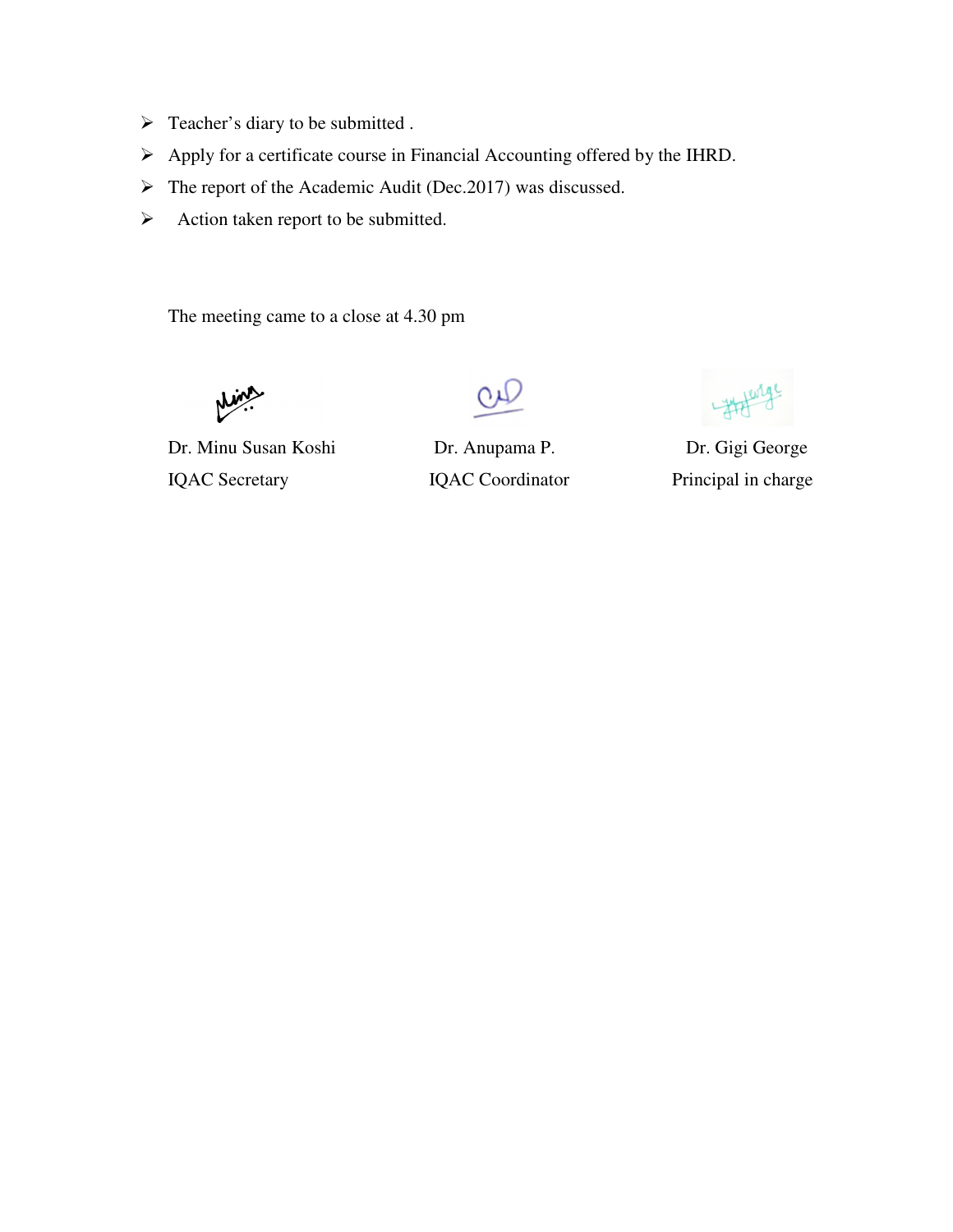#### **Meeting Held on 24 September 2019 - 10.00 am**

The academic audit by the Mar Thoma Higher Education Council, headed by Dr.M.O Koshy(former pro-Vice Chancellor, Kannur University) and Dr.Alex Mathew (Secretary MTHEC) was held on 24 September 2019 . The meeting began with a silent prayer.

The IQAC Coordinator welcomed the gathering. The team asked the Principal and the Coordinator about the follow-up of the audit held on 18 December 2018. Principal briefed the team of the activities of the College after the previous visit of MTHEC. IQAC Coordinator presented the IQAC report and the reports of various departments . The team appreciated the College for starting three B.Voc courses granted by the UGC. The following suggestions were provided.

- Teachers to pursue research and academic activities.
- Learning Management System to be installed.
- Remedial classes need to be offered and the details are to be recorded.
- Faculty members should attend Orientation / Refresher Courses, especially in e-content development.
- Eco friendly campus need to be maintained.

The team also met the non-teaching and administrative staff in the afternoon and discussed office-related matters. Their support for the IQAC was solicited. A final review meeting with all teaching and non-teaching staff was held in the evening, where the MTHEC team provided their feedback. The meeting concluded at 5.00 PM.



Dr. Minu Susan Koshi Dr. Anupama P. Dr. Gigi George IQAC Secretary **IQAC Coordinator** Principal in charge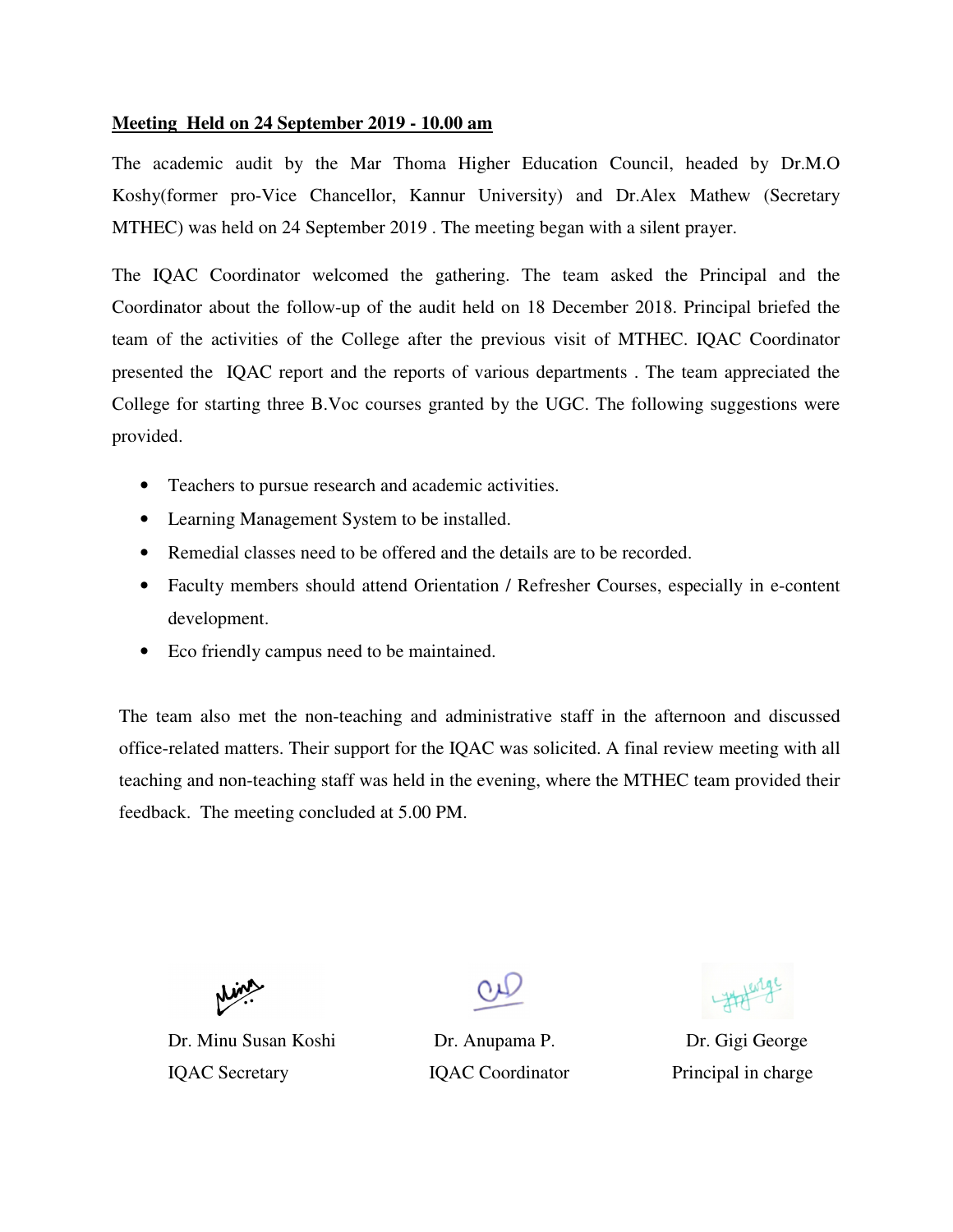# **Meeting Held on 03 November 2019 - 11.30 am**

## **Agenda**

- Submission of AQAR in HEI Portal
- Academic Audit recommendations
- Swachatha Abhiyan Programme
- NIRF ranking
- YIP

The meeting began with a silent prayer and the IQAC Secretary read the minutes of the previous meeting . The following issues were discussed and decided upon:

- IQAC Coordinator and Secretary informed the Conveners that the HEI portal to upload the AQAR has been opened.
- Coordinator reminded the Conveners to collect documents for AQAR 2018-2019 before 30 November 2019.
- Discussed the recommendations given by the MTHEC team and decided to implement the same.
- Appreciated the activities of the NSS, NCC and various clubs, especially for participation in the "Reduce- Reuse- Recycle" programme of College and Swatchata Abhiyan mission. .
- Applied for NIRF ranking. Appreciated Dr. Minu Susan Koshy, Asst.Prof., Dept. of English for successfully uploading data for NIRF .
- The progress of YIP was discussed. Three teams comprising 5 students each participated in Young Innovators Programme and one team was selected for the final round . The meeting concluded at 1.00 pm with Principals short remarks on today's agenda and decisions.



Dr. Minu Susan Koshi Dr. Anupama P. Dr. Gigi George IQAC Secretary **IQAC Coordinator** Principal in charge

Little de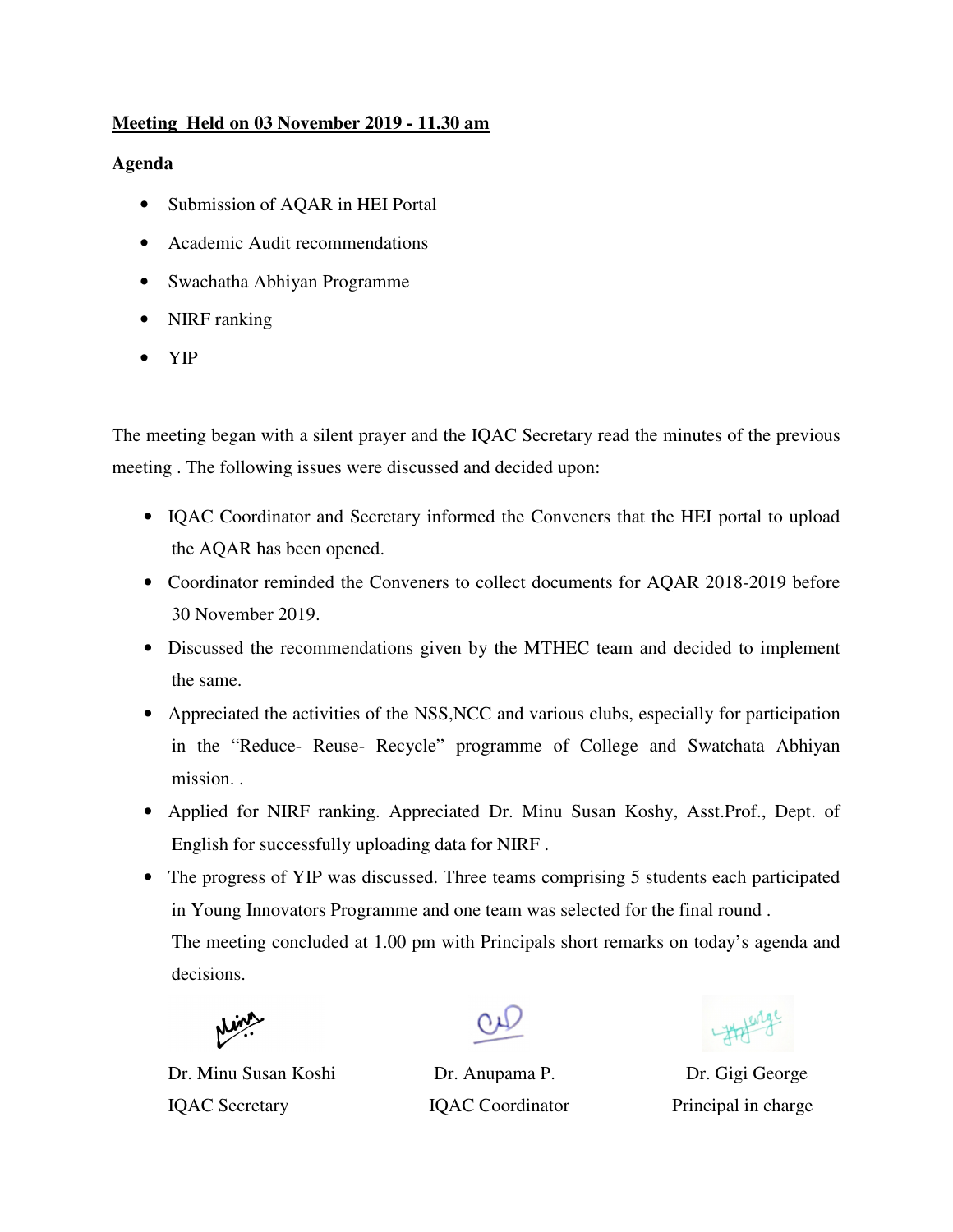## **Meeting Held on 09 January 2021 – 02.30 pm**

## **Agenda**

- AQAR 2018-19-Review
- AQAR 2019-20
- EBSB club
- Mentoring, Tutorial, Value Education, Remedial Classes
- EMT Programme

The meeting began at 02.30 pm with a silent prayer. The minutes of the previous meeting were read by the IQAC Secretary and passed by the Conveners.

- The IQAC coordinator thanked the Manager, Principal, Convenors and all IQAC members for the successful submission of AQAR 2018-2019 on time in December 2019.
- The portal was opened for review and the NAAC authorities have sent instructions regarding the inclusion of data pertaining to proper weblink for metrices 4.4.2,7.2.1 and 7.3.1. It was decided to make the changes and resubmit the AQAR within 15 days as per instructions.
- Decided to start preparations for collecting documents for AQAR 2019-20.
- Decided that the convenors will upload the data for their respective criteria in the AQAR under the guidance of the IQAC Coordinator and Secretary.
- Ek Bharath Shreshta Bharath (EBSB) Club was launched in our College in accordance with guidelines from the MHRD. Ms.Preethi Sara Joseph , Asst.Prof.Dept. of English was appointed as the coordinator.
- Proper documentation of mentoring, tutorial, remedial classes, value education classes emphasized.
- Teachers Diary to be submitted at the end of every month.
- Demonstration and purchase of DeQ Accreditation software tool discussed.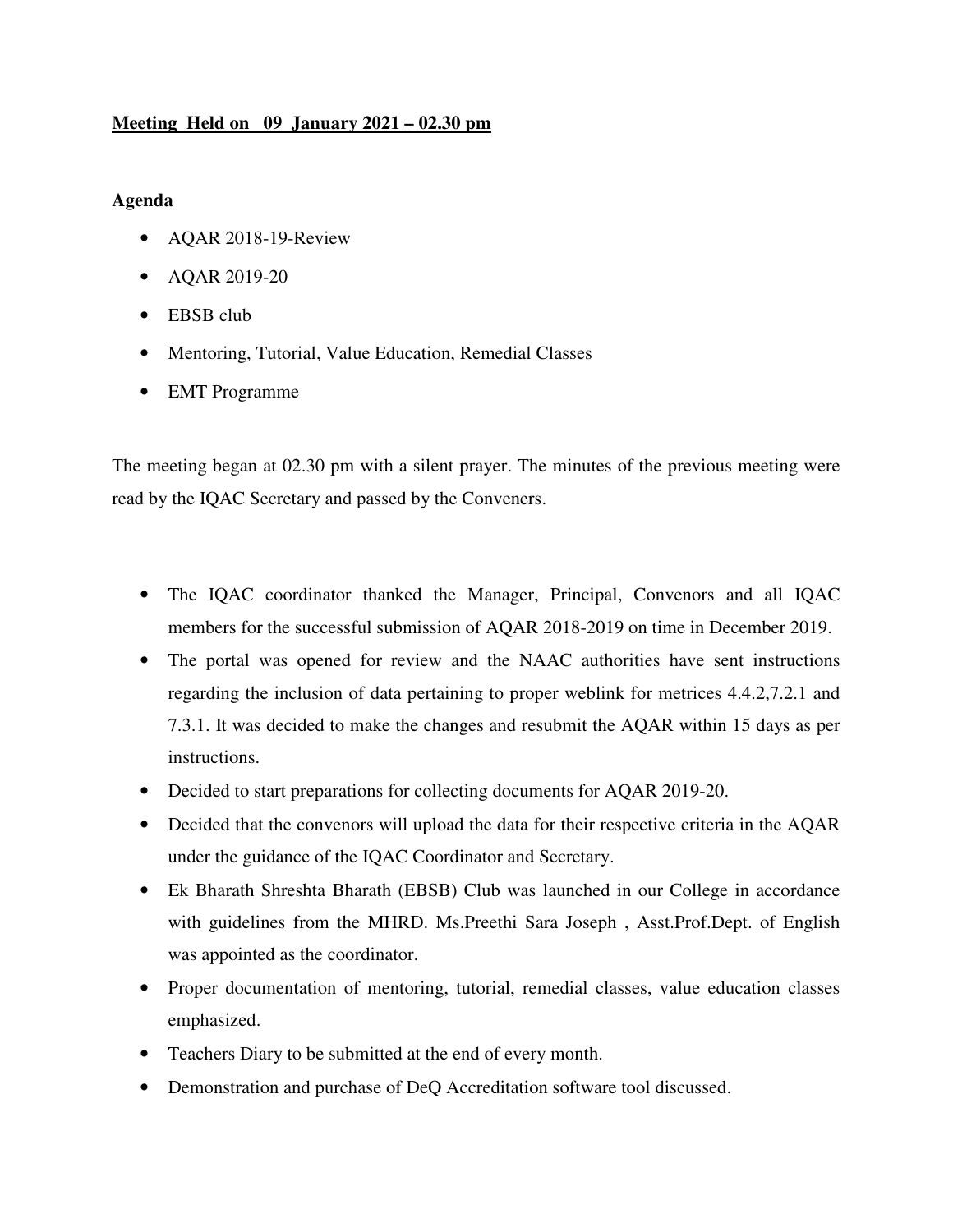• Environment Management training Programme,EMT-Go Green 2019, to be held from 11 to 14 January in association with KSCSTE. Hon.Vice Chancellor of M.G.University Prof. Dr. Sabu Thomas to inaugurate the 5 day programme organized by the Dept. of Physics.

The meeting concluded at 4.00 pm

Dr. Minu Susan Koshi Dr. Anupama P. Dr. Gigi George IQAC Secretary **IQAC Coordinator** Principal in charge

1 Horge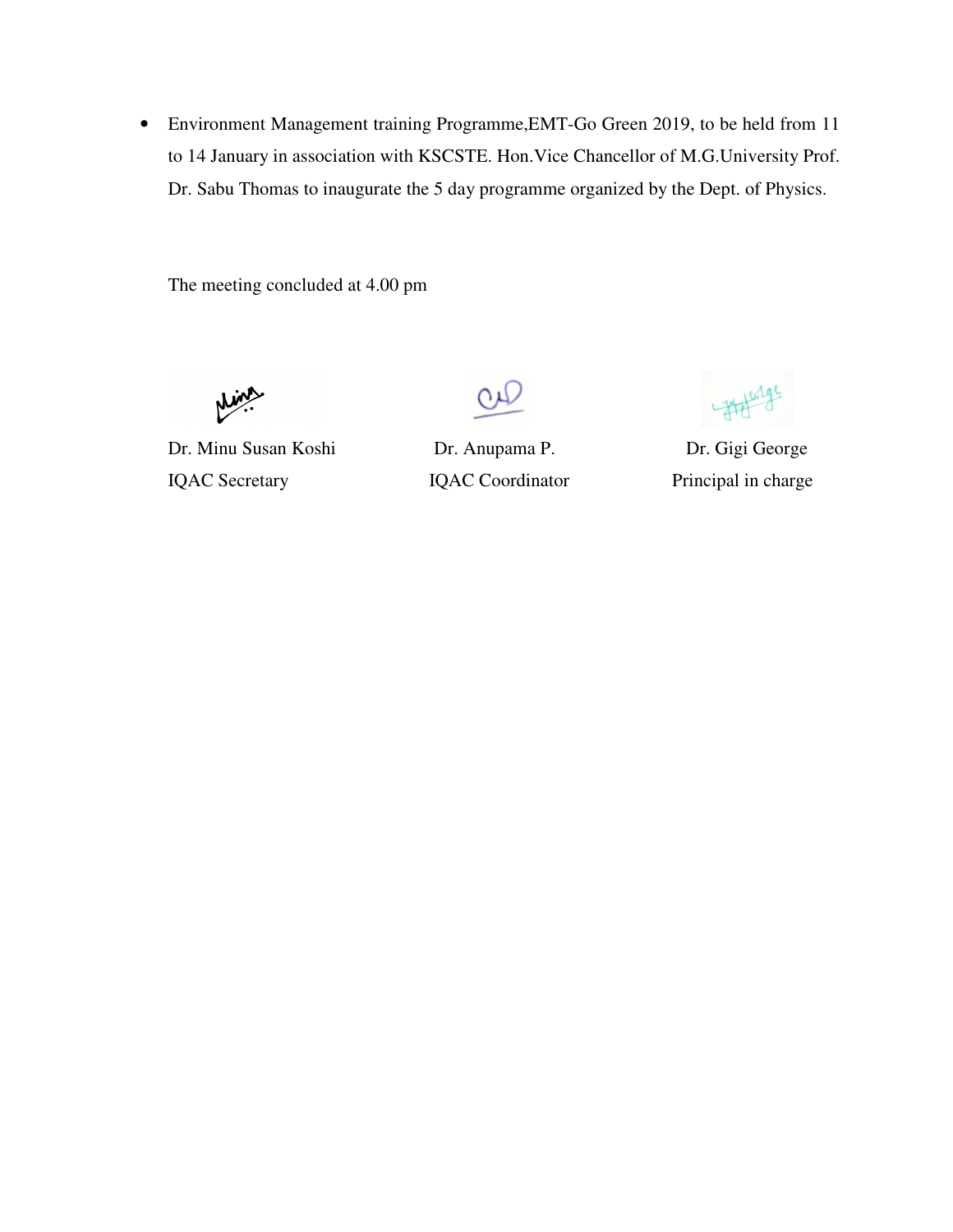#### **Action Taken Report 2019-20**

The IQAC, in accordance with the Plan of Action chalked out at the beginning of the academic year 2019-20, initiated a number of activities and new programmes in the college, while simultaneously orienting the successful conduct of existing clubs, cells and activities. The academic year was a productive one for the IQAC in terms of its functioning and the implementation of decisions taken during regular meetings. The Action Taken Report outlines the initiatives of the college and the work executed in order to attain the intended goals.

#### **INITIATIVE 1: Prepare to Submit AQAR 2018-19**

The Principal and the IQAC Coordinator, in consultation with the criteria conveners, prepared a plan of action for the academic year and provided instructions regarding regular submission of data to the conveners in order to prepare the AQAR.

**OUTCOME:** The IQAC Coordinator and Secretary undertook the responsibility of preparing the AQAR. The criteria conveners were instructed to collect the data and compile them as per NAAC guidelines. Successfully submitted the AQAR 2018-19 on time and started preparations for submitting the AQAR 2019-20. The data is currently available with the IQAC.

- Expert opinion was sought with regard to the formulation of plans for the successful functioning of the IQAC.
- Discussions on the criteria were held during IQAC meetings and doubts were clarified.

#### **INITIATIVE 2: Reconstitute the IQAC**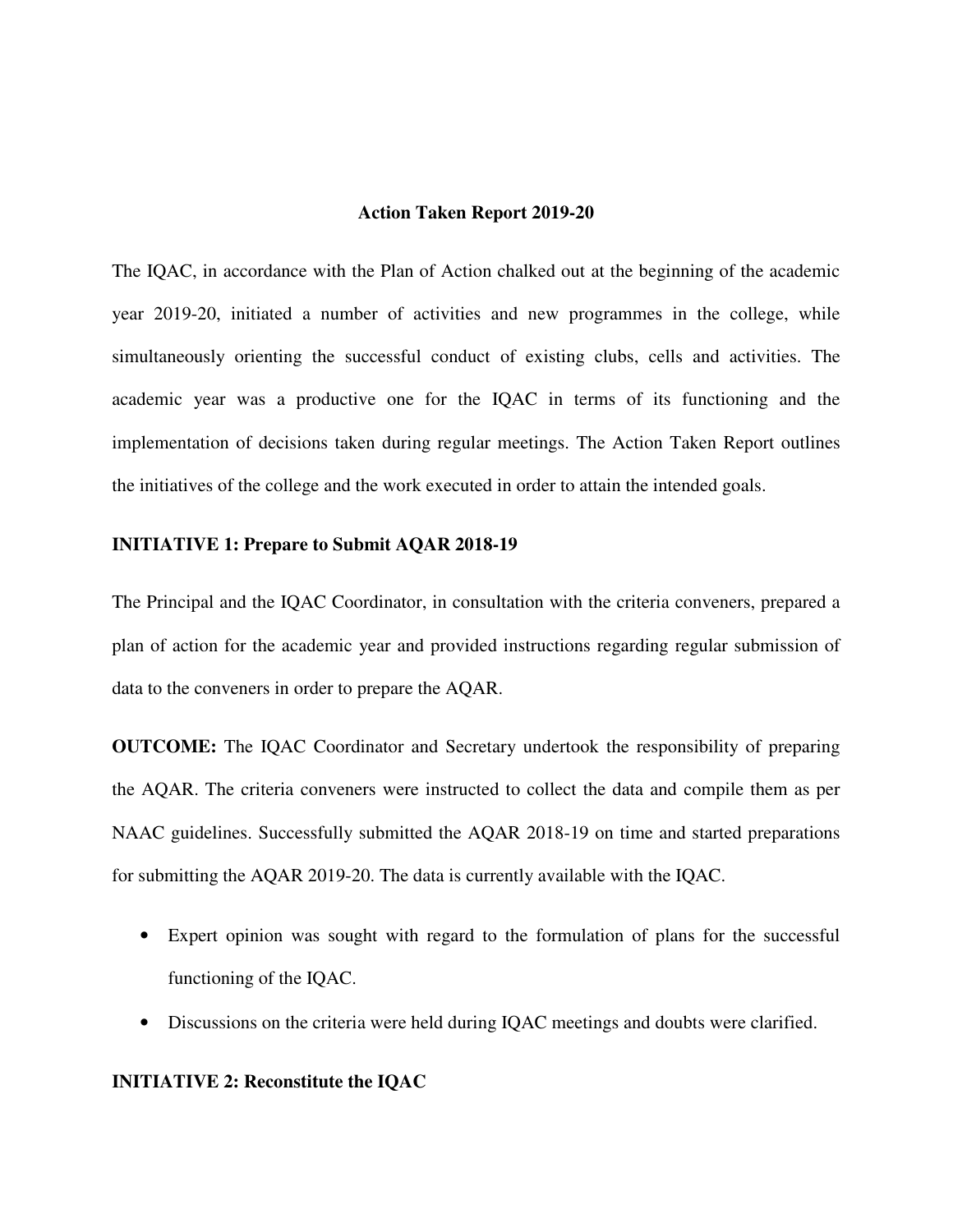**OUTCOME:** The IQAC was reconstituted with eminent personalities in various fields included. Inputs from external members are incorporated while taking decisions pertaining to the functioning of the IQAC.

#### **INITIATIVE 3: 'Reduce-Reuse-Recycle Programme'**

**OUTCOME:** In order to promote eco-friendly practices and to avoid wastage of resources, the 'Reduce-Reuse-Recycle Programme' was launched and promoted. Students were given training in making books, pens, pen stands and hour glasses from unused paper. An exhibition of artefacts handmade by students from waste and household items as part of ASAP washeld. Pipe composting was installed. Project Art Café was assembled exclusively with reusable and recycled materials.

#### **INITIATIVE 4: Adherence to Green Protocol**

**OUTCOME:** An Environment Management Training Programme called 'Go-Green EMT' 2019 was organized in association with KSCSTE. The College promoted the Swachch Bharat Abhiyan. Terrariums and an organic vegetable garden were set up. LED bulbs were manufactured and sold. The College conducted a tree plantation drive in association with the Dept. of Forests, Govt. of Kerala. National Rededication Day was observed and the College also conducted 'Mega Pollution Awareness Pakhwada' as part of Prime Ministers 'Swachch Bharat Yojana'.

#### **INITIATIVE 5:Encourage Energy Conservation and Management**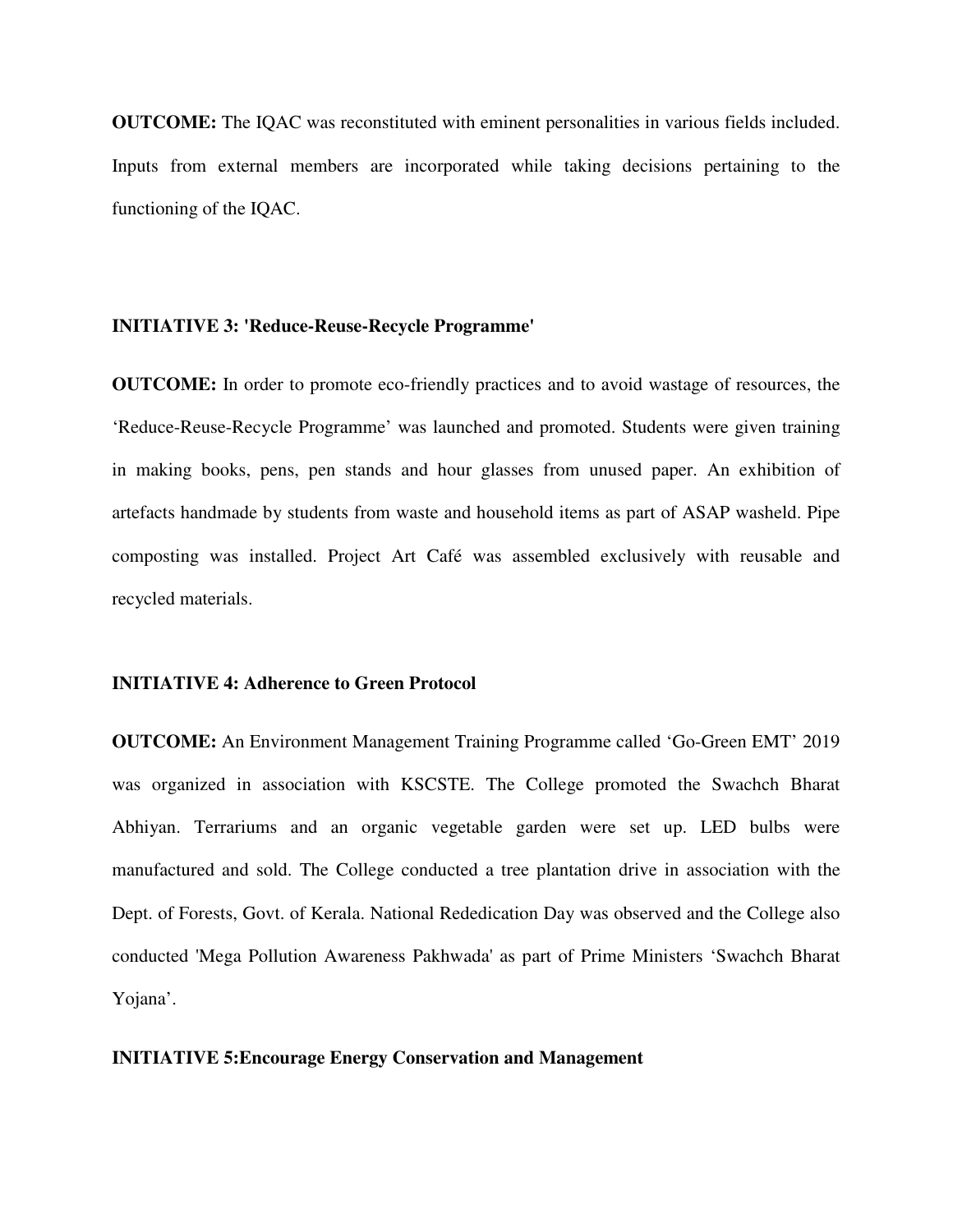**OUTCOME:** The College launched a B.Voc course in Renewable Energy Technology and Management. Training programmes and workshops were conducted in association with the Energy Conservation Society. Students were provided training in manufacturing LED bulbs and stars. Energy-saving LED devices were sold. The College also conducted awareness campaigns on energy conservation

#### **INITIATIVE 6: Enhance opportunities and support for marginalized sections**

**OUTCOME:** Financial support was provided to students from SC,ST,OBC communities. Students from financially backward families were given reduction in fees. Classes on soft skills and communication skills were held for underprivileged students under the auspices of ASAP. The noon-meal scheme for students from needy families was implemented and strengthened. Financial support was provided for students' families during hospitalization and other medical exigencies. Mentoring and counselling sessions were organized for students who require special assistance. The College made provision for scribes for differently-abled students. Ramps and other facilities were set up. Scholarships were provided for students from backward communities

#### **INITIATIVE 7: Introduce and promote e-learning and materials development**

**OUTCOME:** Google Classroom was introduced to a limited group of students. The College also conducted preliminary discussions regarding the purchase of LMS software. Teachers were given training in the use of online platforms.

#### **INITIATIVE 8: Expand charitable activities through** *Snehasparsham* **Programme**.

*Snehasparsham* Programme initially involved providing noon-meals to needy students.It was expanded to accommodate further charitable activities.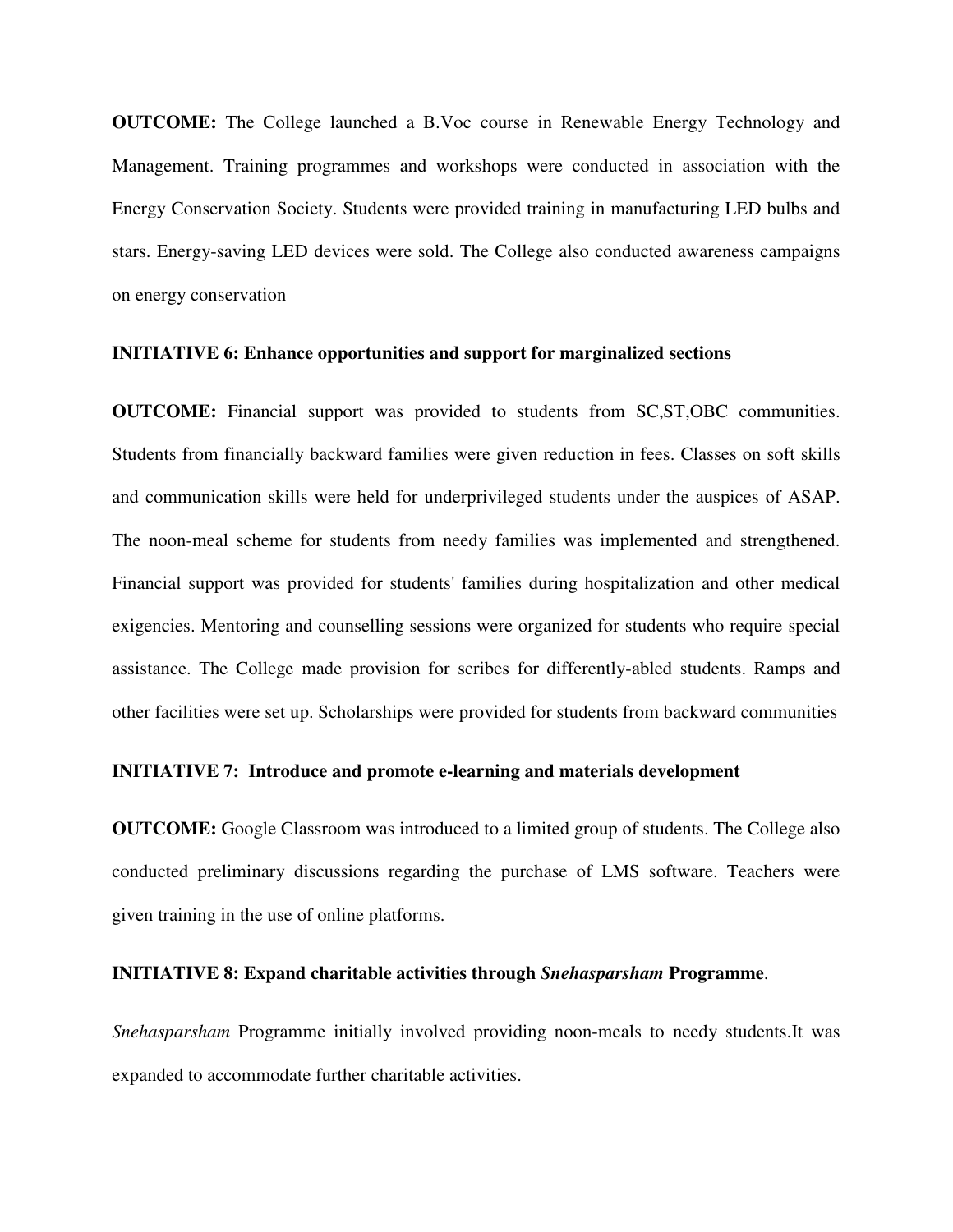**OUTCOME:**This year, apart from providing noon meals to 20 students, various other charitable activities were undertaken. Teachers and students participated in flood-relief activities organized by various departments and the college as a whole. Two lakh rupees, along with a truck of rice and provisions, was handed over to the District collector, Ernakulam, on13 August 2019 as part of flood-relief activities. Members of the staff participated in the Salary Challenge of the Govt. of Kerala after the floods and Corona. Financial support was provided to students affected by the floods to build houses. The Dept. of Physics handed over 100 LED bulbs to the District Collector, Thrissur, for distribution in the flood-affected areas of Wayanad, in an Inter-Agency Group Meeting at the Thrissur Collectorate.Students and teachers participated in the cleaning activities post-flood organized by the Municipality of Perumbavoor. Rs.2,32000/- was provided to needy students and employees.The profit arising from the sale of LED stars manufactured by the Dept. of Physics was donated to Deivadan,an old age home at Malayattoor on 18 December 2019. Various departments conducted visits to old age homes, orphanages and centres for rehabilitation of differently-abled children. Moral and financial support was offered to people in need.

# **INITIATIVE 9: Organize programmes to augment the curriculum and inculcate 21st century life-skills in students**

**OUTCOME:**Students were encouraged to pursue research-oriented projects. Training in fabric painting, embroidery, designing, manufacture of LED bulbs, tour planning, energy audit etc. was provided.The College offered certificate programmes such as robotics. Soft-skills training programmeswere organized in association with ASAP and various departments. Sessions and workshops for developing communication skills were conducted. Students were encouraged to present papers in national seminars. Under the EBSB, activities to enhance knowledge of the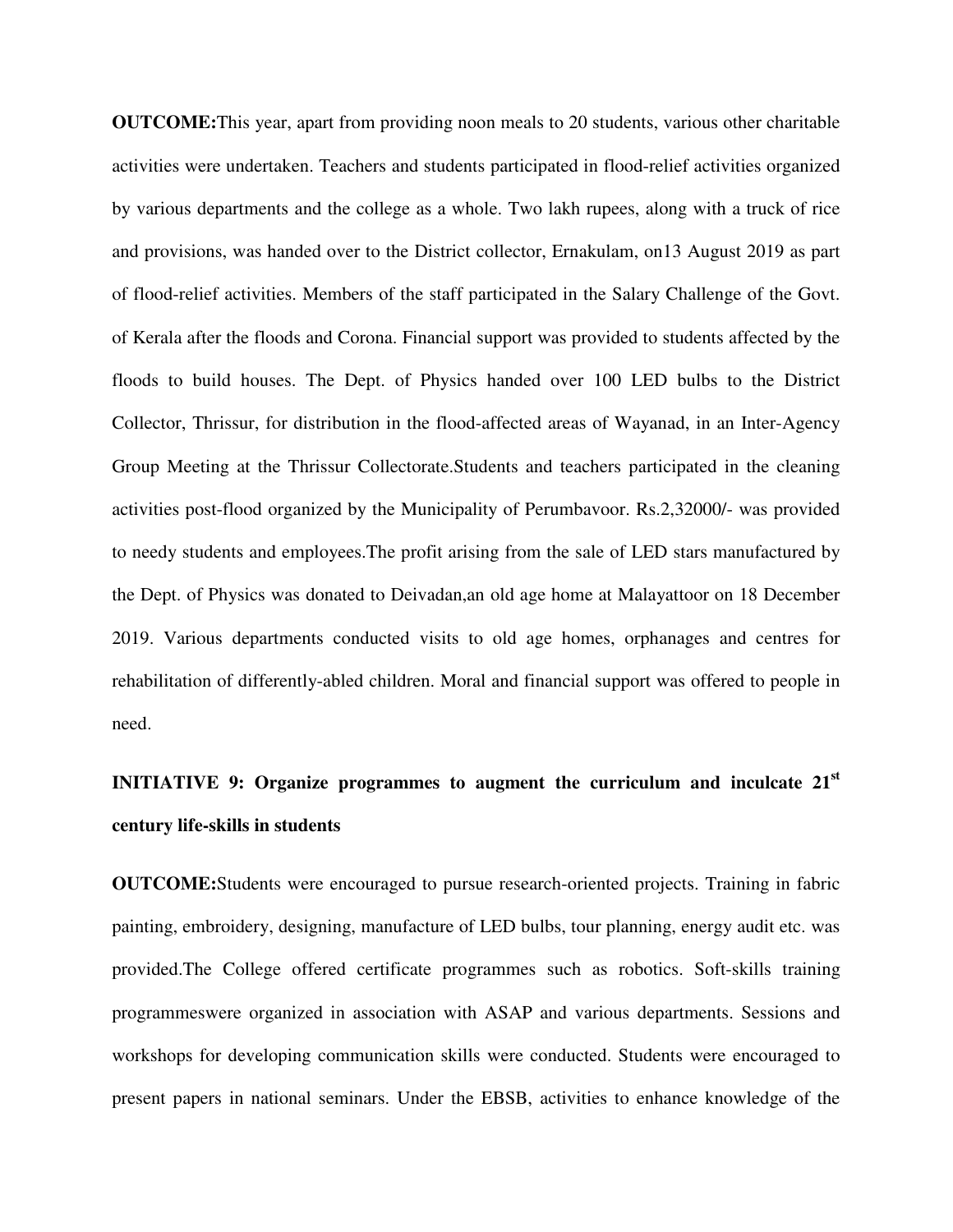culture and traditions of Himachal Pradesh were conducted. Students were also sent on industrial visits and internships.The College organized workshops on communication skills, personality development and leadership skills under the auspices of the Career Development and Placement Cell. Students were encouraged to enhance their creativity through competitions and programmes. Various courses were conducted to augment students' knowhow of technology and the internet.

#### **INITIATIVE 10:Augment employability and boost placement**

 **OUTCOME:**The IQAC conducted career-oriented classes by experts from various organizations. The Cell also organized a campus drive in association with Starwing HR Consultancies. Reputed companies, banks and educational institutions such as ICICI bank, HDFC bank, Accenta etc visited the college and 50 students obtained placements. Emphasis was placed on skill development through vocational education. The College signed MoUs with Weaving Bird, Guider's Travel Mart to ensure training and placement for students and negotiated with various companies to promote placement. Students were involved in various business activities such as the marketing and sale of in-campus products such as embroidered sheets, handicrafts, LED bulbs etc. Start-ups were launched to provide real-time experience in various job roles.

#### **INITIATIVE 11: Promote business and incubation centres**

**OUTCOME:**.The Dept. of Vocational Studies launched a start-up based in the fashion industry, promoting the manufacture and sale of hand-stitched clothes, embroidered items, accessories etc., as a pre-incubation centre. Another start-up based in the tourism and hospitality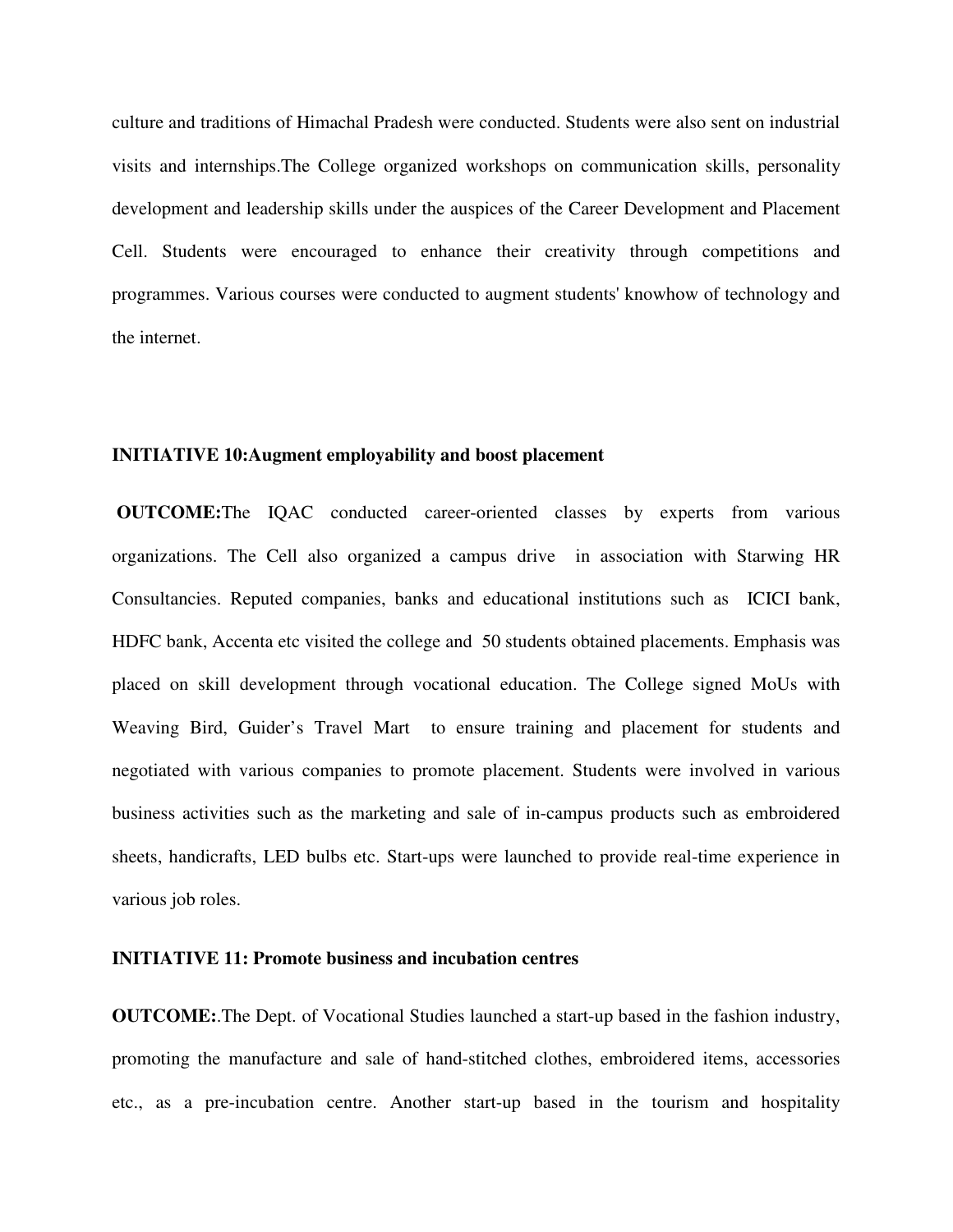sector,helping in tour planning, ticketing and hospitality management as a pre-incubation centre was also launched. MoUs were signed with Weaving Bird, Guider's Travel Mart for obtaining assistance and training in launching business. The College provided training in manufacturing LED bulbs and stars and involved students in the marketing and sale of in-campus products such as embroidered sheets, handicrafts, LED bulbs etc

#### **INITIATIVE 12: Encourage skill-oriented courses and vocational education**

**OUTCOME:**Hands-on training was provided to students in archaeological excavation. A B.Voc course in Renewable Energy Technology and Management was launched. The College offered course in Diploma in Computer Applications under the auspices of the MHRD- IIELT. Start-ups based in the fashion industry and the tourism and hospitality sector, were launched.

# **INITIATIVE 13: Collaborate with the central and state governments in various academic activities**

**OUTCOME:**Under the guidance of the IQAC, the College **c**onducted Student Support Programme in association with the Govt. of Kerala and organized classes under ASAP for students from SC,ST and OBC communities.

#### **INITIATIVE 14: Ensure continued academic progress of teachers**

**OUTCOME:**Faculty members participated in Orientation Programmes and Refresher Courses conducted by the UGC-HRDC and also in FDPs and short-term programmes conducted by institutions of repute. Teachers participated in workshops on development of MOOC courses. They also served as resource persons at seminars and conferences and were selected as members of the editorial board/reviewers for international journals. They were encouraged to participate in national and international seminars and conferences and publish papers in journals of repute. The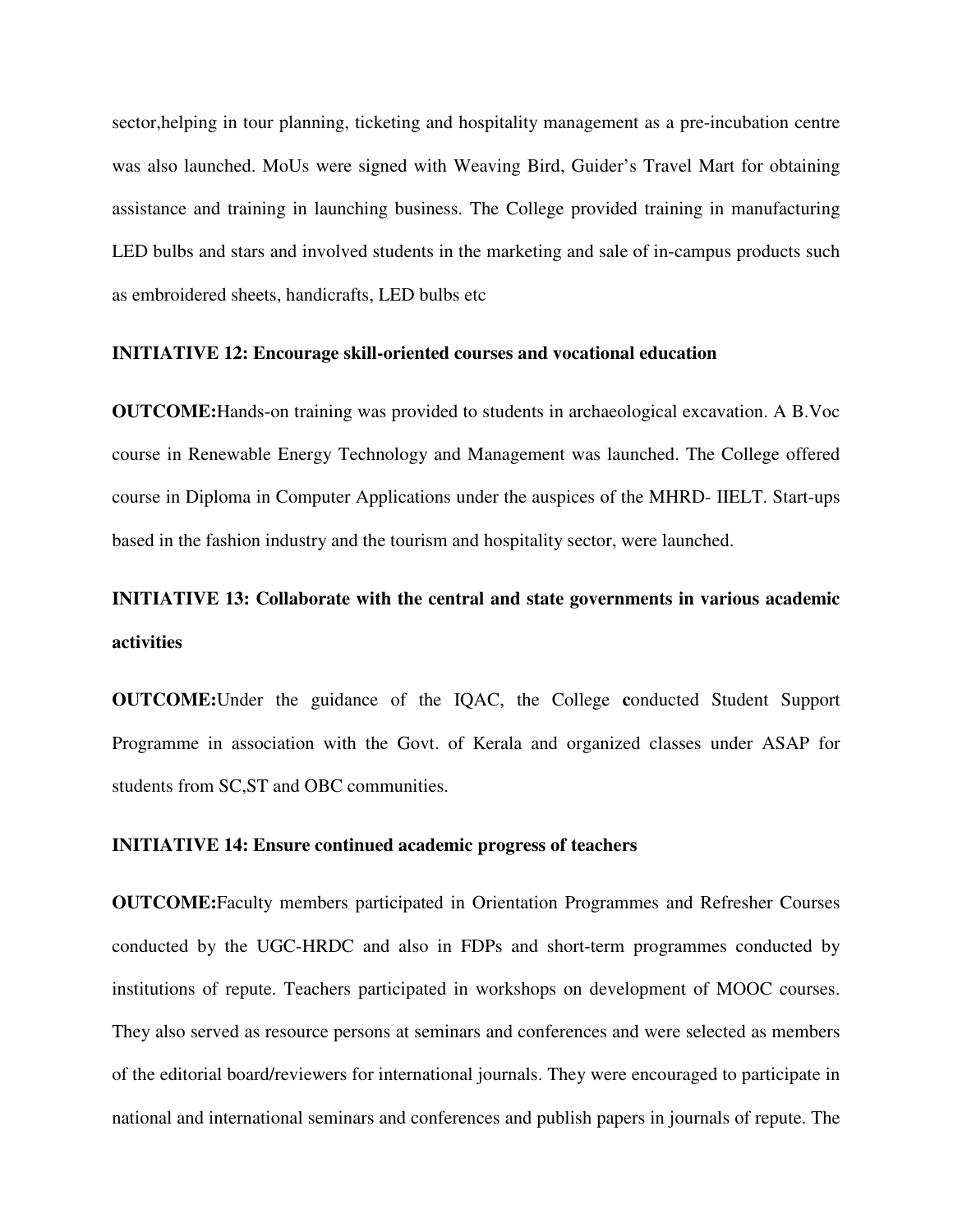teachers chaired pass-board meetings in autonomous colleges and participated in syllabus-design and revision at the university and in autonomous colleges. They also served as member of the Board of Studies of various subjects in the university and in autonomous colleges

#### **INITIATIVE 15: Enhance use of technology in administration and college activities**

**OUTCOME:**The IQAC conducted preliminary negotiations with software groups regarding the possibility of purchasing educational software and also shifted to online downloading of question papers in accordance with norms of Mahatma Gandhi University. The use of computers in documentation and office work was enhanced. The IQAC also conducted discussions with software groups regarding purchase of software for documentation for NAAC, SAAC etc

#### **INITIATIVE 16: Provide guidance for holistic development of students**

**OUTCOME:** A unit of EBSB(Ek Bharath Shresht Bharath) club was launched in the College under the leadership of the IQAC. Student participation in sports items at the state level was encouraged and they bagged prizes in various events. The College offered training in cricket, badminton, basketball. Under the guidance of the IQAC, The Electoral Literacy Club conducted programmes and enhanced activities of the LahariVimukti Club, YRC, Women's Cell etcStudents were involved in income-generation activities such as sale of bulbs, handicrafts etc.

#### **INITIATIVE 17: Facilitate career advancement of teaching faculty**

The teaching faculty was to improve their research and teaching-related activities while simultaneously obtaining promotions and awards.

**OUTCOME:** Teachers attended Orientation Programmes, Refresher Courses and FDPs conducted by the HRDCs of various universities.The IQAC circulated details of various MOOCs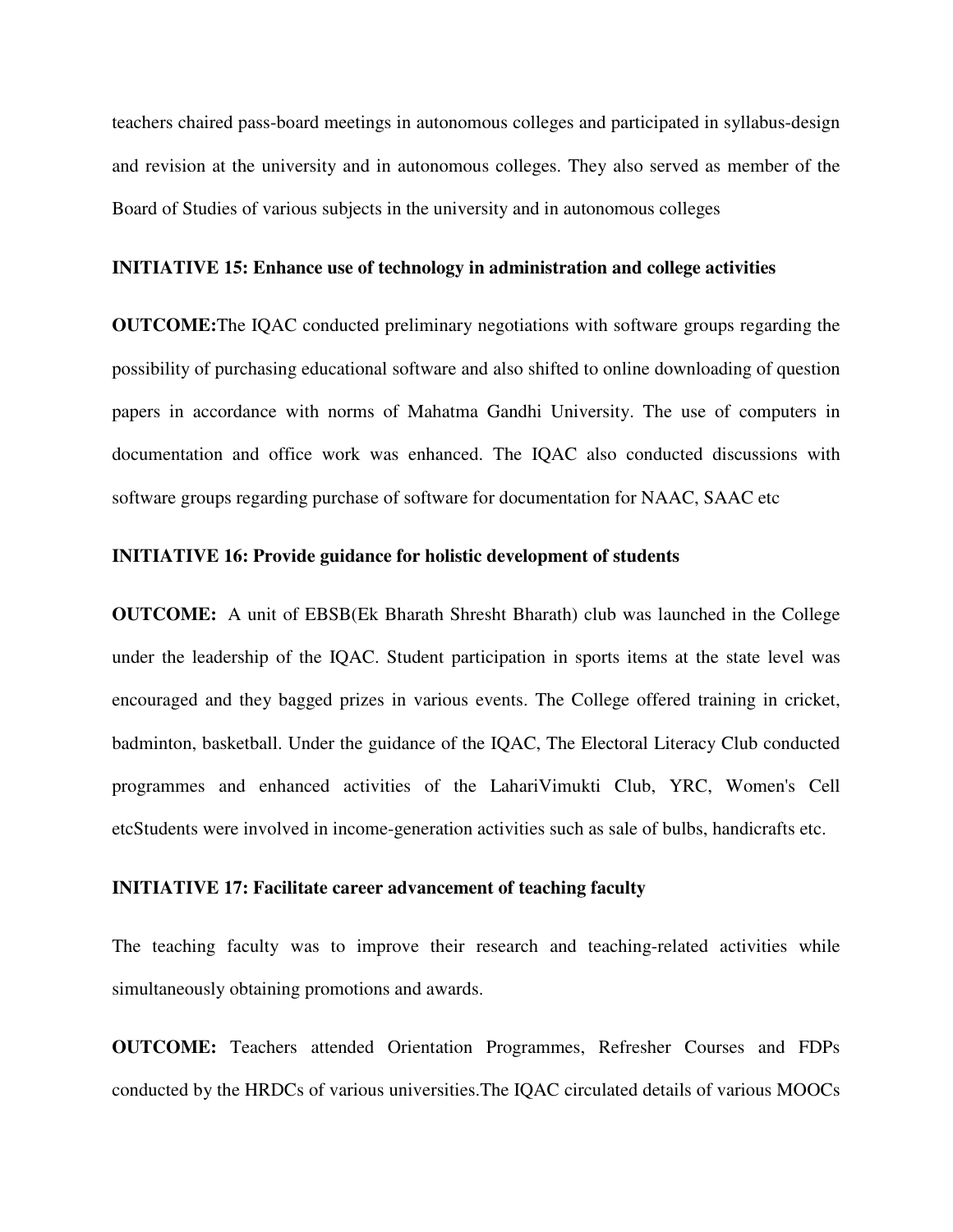and courses on online course development. Faculty members were given training in the use of Google Classroom, LMS etc. Overview of promotion guidelines was also offered. Faculty members were provided information on blended learning and flipped classroom methods.

#### **INITIATIVE 18: Enhance infrastructure facilities**

**OUTCOME:** The College began construction of an auditorium with a seating capacity of 1000 with management funds. A badminton court and cricket practice net were installed. The College also purchased sewing machines, mannequins and other equipment in a room dedicated for the purpose. Negotiations were held with various companies to purchase softwares including CADD, deQ, LMS-Moodle etc.

# **INITIATIVE 19: Promote Indian handicrafts, cottage industries, art and indigenous traditions**

**OUTCOME:** Various departments and clubs conducted exhibitions of Indian handicrafts and cottage industries. They sold embroidered sheets, cushion covers, dresses and other items designed by students of Fashion Technology. Hand-made items with Indian designs, especially Warli and Kalamkari, designed by students, were sold. Coconut shell and coir products were also crafted by students. The IQAC, in association with various departments, conducted courses in Indian fabric and art as also Yoga training sessions and workshops.

#### **INITIATIVE 20: Promote national integration and loyalty to the country**

**OUTCOME:** The College conducted Flag-hoisting ceremony on Independence Day and Republic Day and celebrated Gandhi Jayanti and other days of national importance.Competitions